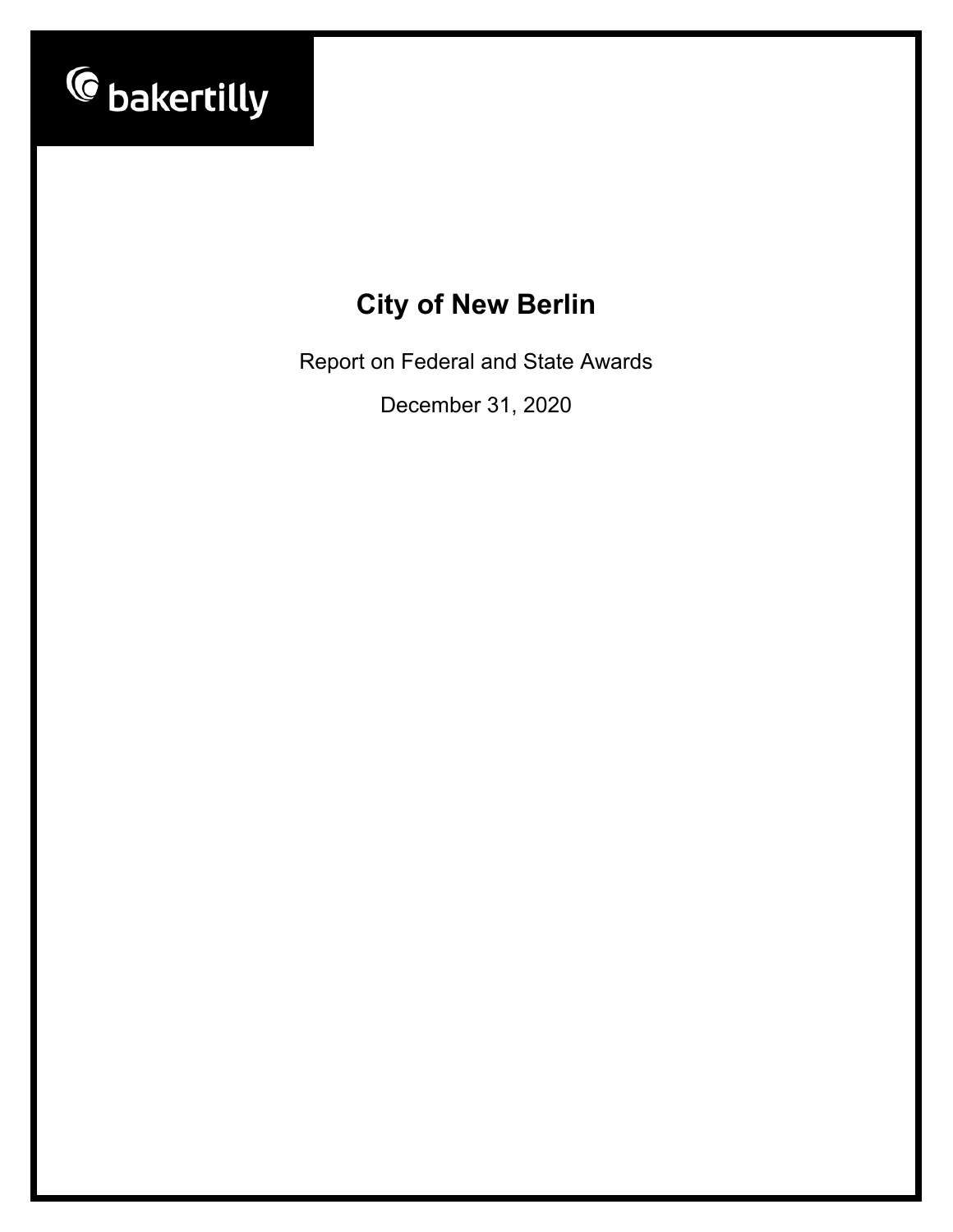Table of Contents December 31, 2020

|                                                                                                                                                                                                                                   | Page |
|-----------------------------------------------------------------------------------------------------------------------------------------------------------------------------------------------------------------------------------|------|
| Independent Auditors' Report on Internal Control Over Financial Reporting and on<br><b>Compliance and Other Matters Based on an Audit of Financial Statements</b><br>Performed in Accordance with Governmental Auditing Standards |      |
| Independent Auditors' Report on Compliance for Each Major Federal and Major State<br>Program and Report on Internal Control Over Compliance Required by the<br>Uniform Guidance and the State Single Audit Guidelines             | 3    |
| Schedule of Expenditures of Federal Awards                                                                                                                                                                                        | 6    |
| Schedule of Expenditures of State Awards                                                                                                                                                                                          |      |
| Notes to Schedules of Expenditures of Federal and State Awards                                                                                                                                                                    | 8    |
| Schedule of Findings and Questioned Costs                                                                                                                                                                                         | 9    |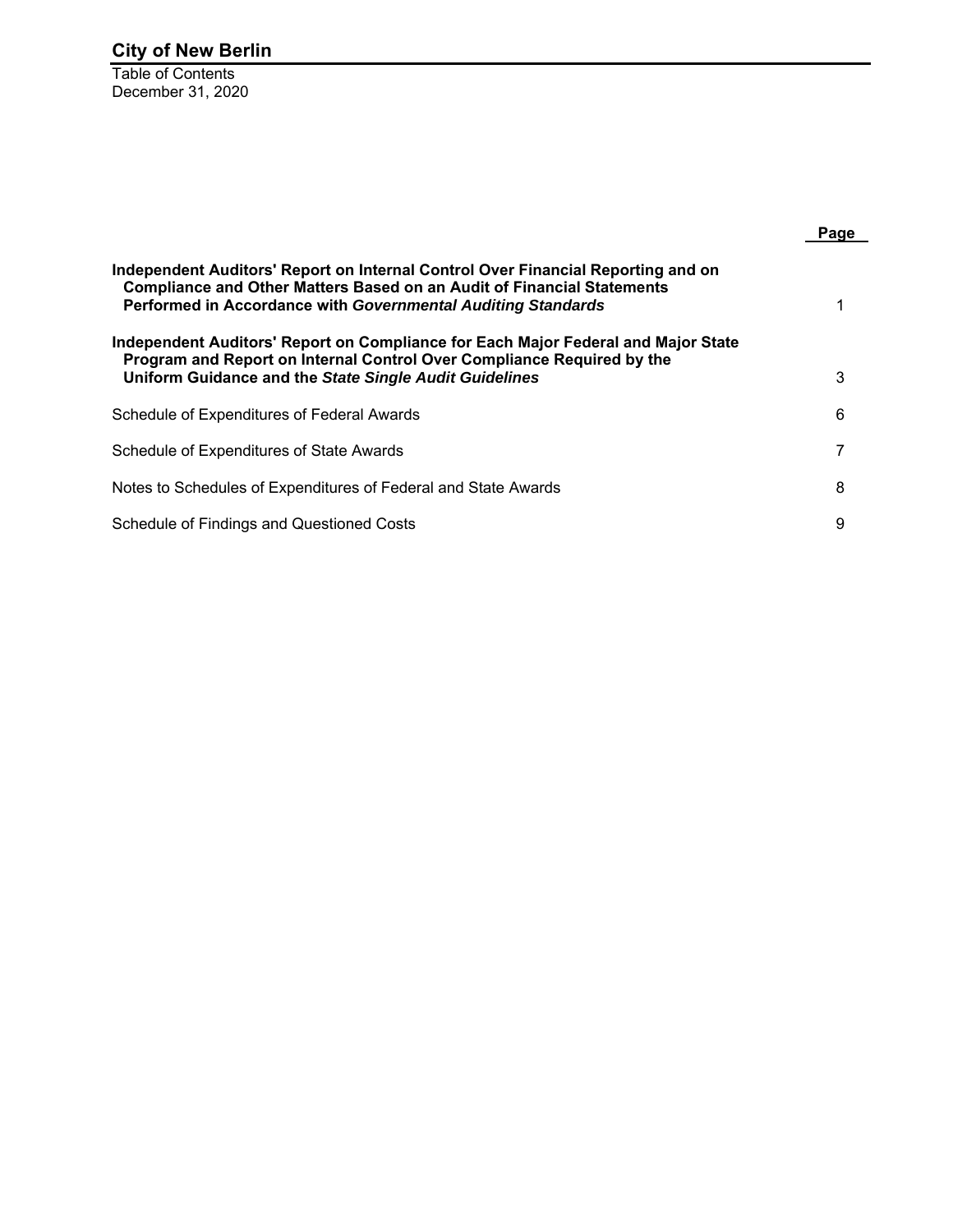

**Independent Auditors' Report on Internal Control Over Financial Reporting and on Compliance and Other Matters based on an Audit of Financial Statements Performed in Accordance With** *Government Auditing Standards* 

To the Mayor and Common Council of City of New Berlin

We have audited, in accordance with the auditing standards generally accepted in the United States of America and the standards applicable to financial audits contained in *Government Auditing Standards* issued by the Comptroller General of the United States, the financial statements of the governmental activates, the business-type activates, each major fund and the aggregate remaining fund information of the City of New Berlin (the City) as of and for the year ended December 31, 2020 and the related notes to the financial statements, which collectively comprise the City's basic financial statements and have issued our report thereon dated July 7, 2021.

### *Internal Control Over Financial Reporting*

In planning and performing our audit of the financial statements, we considered the City's internal control over financial reporting (internal control) to determine the audit procedures that are appropriate in the circumstances for the purpose of expressing our opinions on the financial statements, but not for the purpose of expressing an opinion on the effectiveness of the City's internal control. Accordingly, we do not express an opinion on the effectiveness of the City's internal control.

*A deficiency in internal control* exists when the design or operation of a control does not allow management or employees, in the normal course of performing their assigned functions, to prevent or detect and correct, misstatements on a timely basis. A *material weakness* is a deficiency or a combination of deficiencies, in internal control, such that there is a reasonable possibility that a material misstatement of the entity's financial statements will not be prevented or detected and corrected on a timely basis. A *significant deficiency* is a deficiency or a combination of deficiencies, in internal control that is less severe than a material weakness, yet important enough to merit attention by those charged with governance.

Our consideration of internal control was for the limited purpose described in the first paragraph of this section and was not designed to identify all deficiencies in internal control that might be material weaknesses or significant deficiencies. Given these limitations, during our audit we did not identify any deficiencies in internal control that we consider to be material weaknesses. However, material weaknesses may exist that have not been identified.

### *Compliance and Other Matters*

As part of obtaining reasonable assurance about whether the City's financial statements are free from material misstatement, we performed tests of its compliance with certain provisions of laws, regulations, contracts and grant agreements, noncompliance with which could have a direct and material effect on the determination of financial statement amounts. However, providing an opinion on compliance with those provisions was not an objective of our audit and accordingly, we do not express such an opinion. The results of our tests disclosed no instances of noncompliance or other matters that are required to be reported under *Government Auditing Standards*.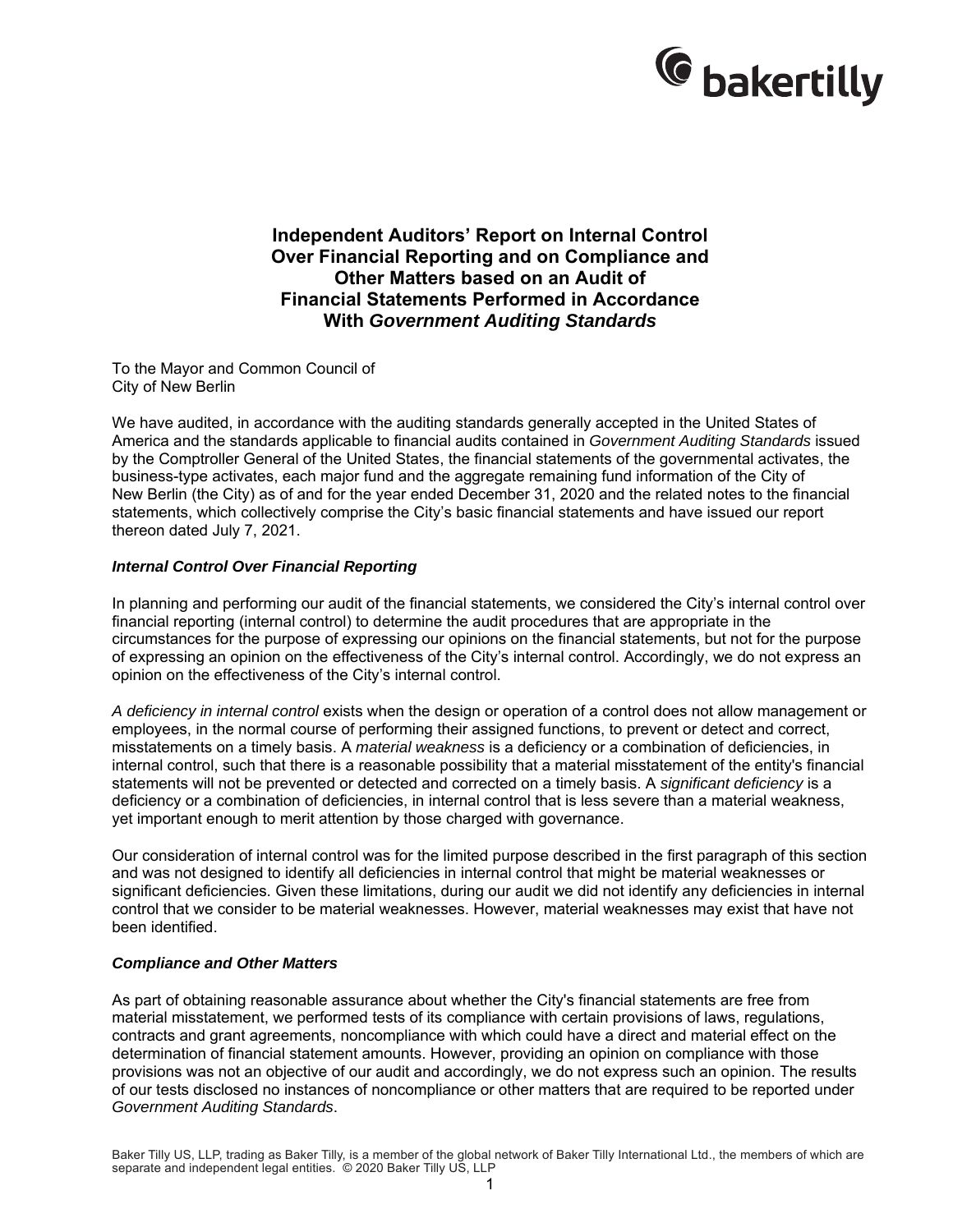### *Purpose of this Report*

The purpose of this report is solely to describe the scope of our testing of internal control and compliance and the results of that testing and not to provide an opinion on the effectiveness of the entity's internal control or on compliance. This report is an integral part of an audit performed in accordance with *Government Auditing Standards* in considering the entity's internal control and compliance. Accordingly, this communication is not suitable for any other purpose.

Baker Tilly US, LLP

Milwaukee, Wisconsin July 7, 2021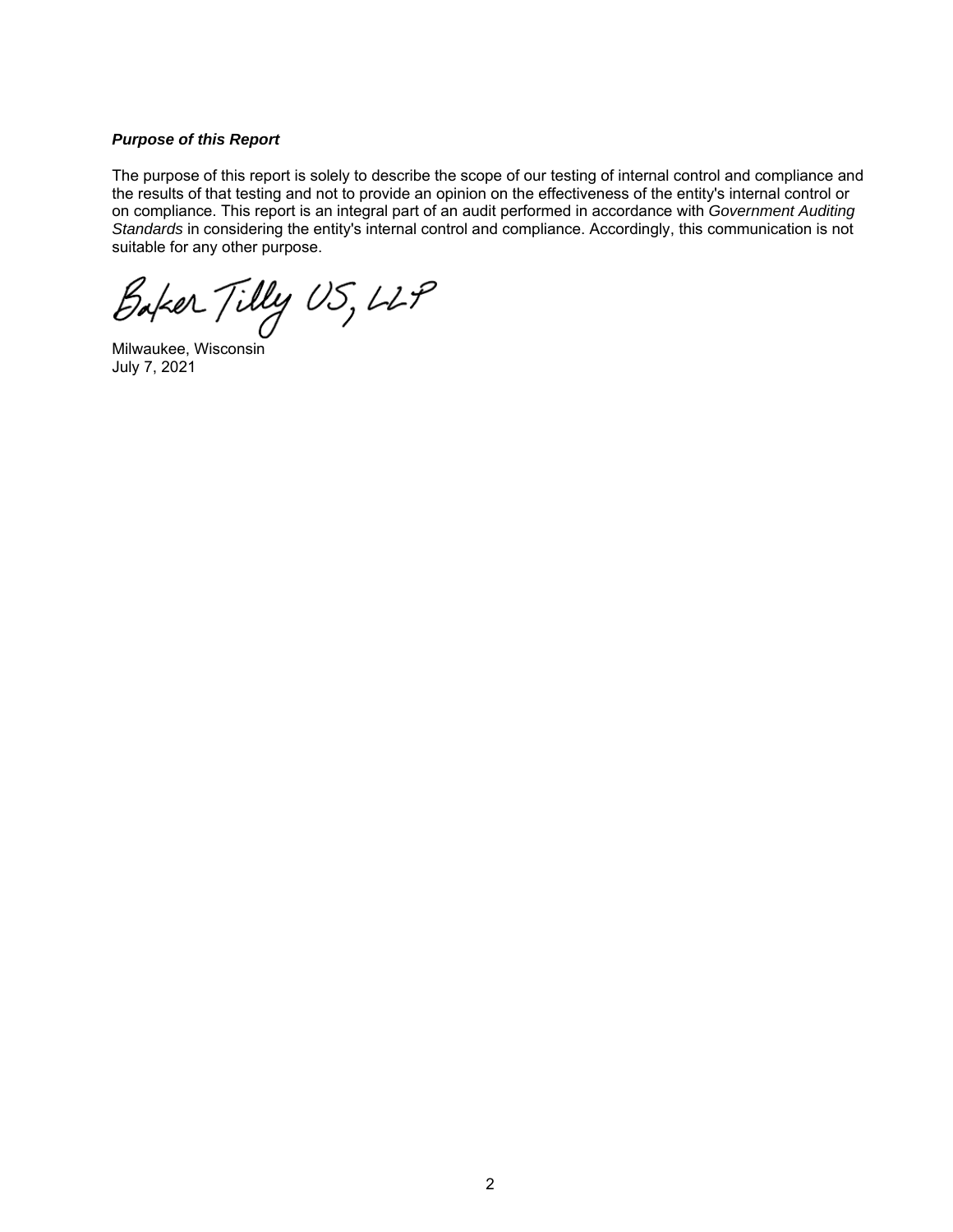

### **Independent Auditors' Report on Compliance for Each Major Federal and Major State Program and Report on Internal Control over Compliance Required by the Uniform Guidance and the** *State Single Audit Guidelines*

To the Mayor and Common Council of City of New Berlin

#### **Report on Compliance for Each Major Federal and Major State Program**

We have audited the City of New Berlin's (the City) compliance with the types of compliance requirements described in the *OMB Compliance Supplement* and *State Single Audit Guidelines* that could have a direct and material effect on the City's major federal and major state programs for the year ended December 31, 2020. The City's major federal and major state programs are identified in the summary of auditors' results section of the accompanying schedule of findings and questioned costs.

#### *Management's Responsibility*

Management is responsible for compliance with federal and state statutes, regulations and the terms and conditions of its federal and state awards applicable to its federal and state programs.

#### *Auditor's Responsibility*

Our responsibility is to express an opinion on compliance for each of the City's major federal and major state programs based on our audit of the types of compliance requirements referred to above. We conducted our audit of compliance in accordance with auditing standards generally accepted in the United States of America; the standards applicable to financial audits contained in *Government Auditing Standards*, issued by the Comptroller General of the United States; the audit requirements of Title 2 U.S. *Code of Federal Regulations* Part 200, *Uniform Administrative Requirements, Cost Principles and Audit Requirements for Federal Awards* (Uniform Guidance); and the *State Single Audit Guidelines*. Those standards, the Uniform Guidance and the *State Single Audit Guidelines* require that we plan and perform the audit to obtain reasonable assurance about whether noncompliance with the types of compliance requirements referred to above that could have a direct and material effect on a major federal or major state program occurred. An audit includes examining, on a test basis, evidence about the City's compliance with those requirements and performing such other procedures as we considered necessary in the circumstances.

We believe that our audit provides a reasonable basis for our opinion on compliance for each major federal and major state program. However, our audit does not provide a legal determination of the City's compliance.

#### *Opinion on Each Major Federal and Major State Program*

In our opinion, the City complied, in all material respects, with the types of compliance requirements referred to above that could have a direct and material effect on each of its major federal and major state programs for the year ended December 31, 2020.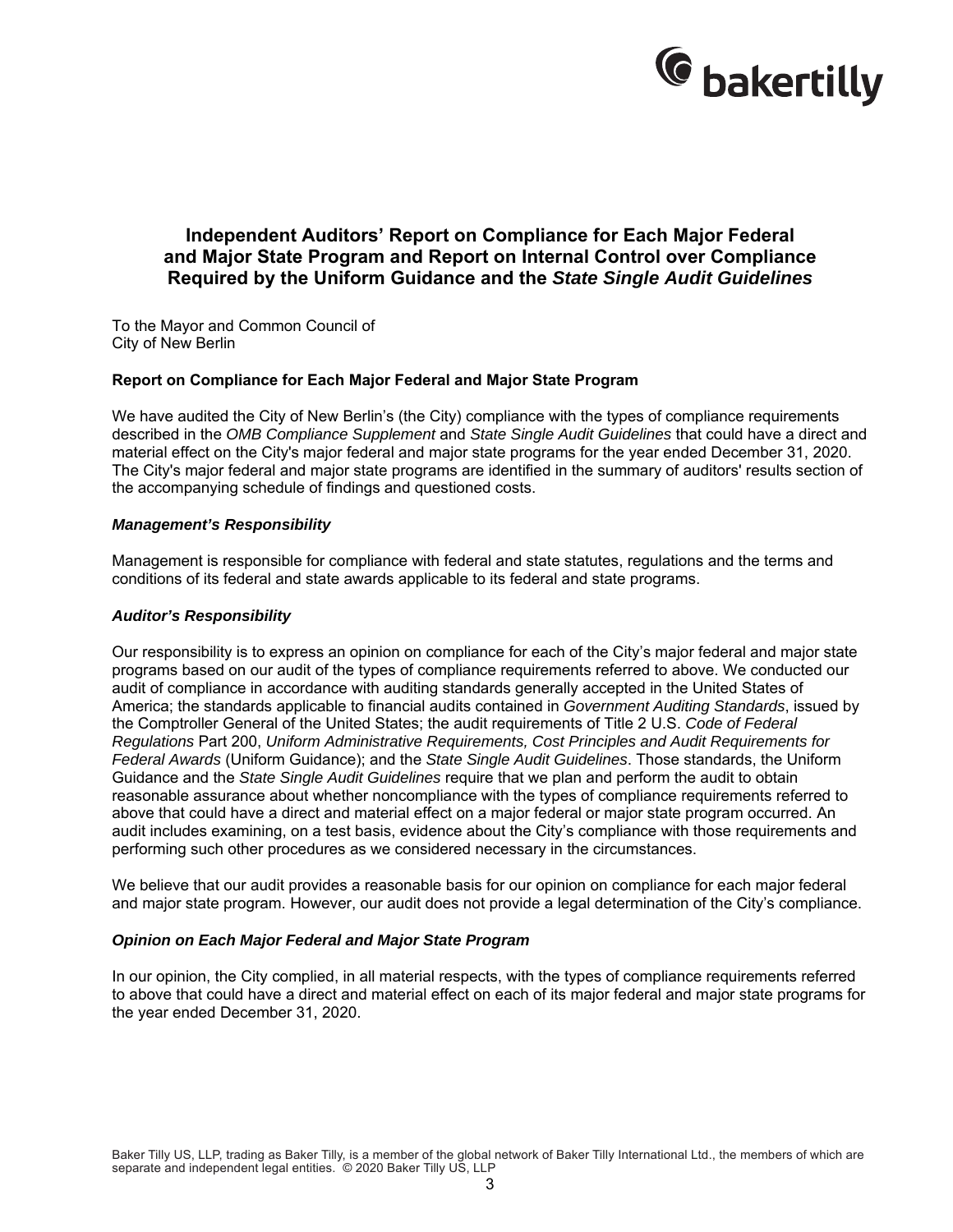### **Report on Internal Control Over Compliance**

Management of the City is responsible for establishing and maintaining effective internal control over compliance with the types of compliance requirements referred to above. In planning and performing our audit of compliance, we considered the City's internal control over compliance with the types of requirements that could have a direct and material effect on each major federal or major state program to determine the auditing procedures that are appropriate in the circumstances for the purpose of expressing an opinion on compliance for each major federal and major state program and to test and report on internal control over compliance in accordance with the Uniform Guidance and the *State Single Audit Guidelines*, but not for the purpose of expressing an opinion on the effectiveness of internal control over compliance. Accordingly, we do not express an opinion on the effectiveness of the City's internal control over compliance.

A *deficiency in internal control over compliance* exists when the design or operation of a control over compliance does not allow management or employees, in the normal course of performing their assigned functions, to prevent or detect and correct, noncompliance with a type of compliance requirement of a federal or state program on a timely basis. A *material weakness in internal control over compliance* is a deficiency or a combination of deficiencies, in internal control over compliance such that there is reasonable possibility that material noncompliance with a type of compliance requirement of a federal or state program will not be prevented or detected and corrected, on a timely basis. A *significant deficiency in internal control over compliance* is a deficiency or a combination of deficiencies, in internal control over compliance with a type of compliance requirement of a federal or state program that is less severe than a material weakness in internal control over compliance, yet important enough to merit attention by those charged with governance.

Our consideration of internal control over compliance was for the limited purpose described in the first paragraph of this section and was not designed to identify all deficiencies in internal control over compliance that might be material weaknesses or significant deficiencies. We did not identify any deficiencies in internal control over compliance that we consider to be material weaknesses. However, material weakness may exist that have not been identified.

### **Purpose of this Report**

The purpose of this report on internal control over compliance is solely to describe the scope of our testing of internal control over compliance and the results of that testing based on the requirements of the Uniform Guidance and the *State Single Audit Guidelines*. Accordingly, this report is not suitable for any other purpose.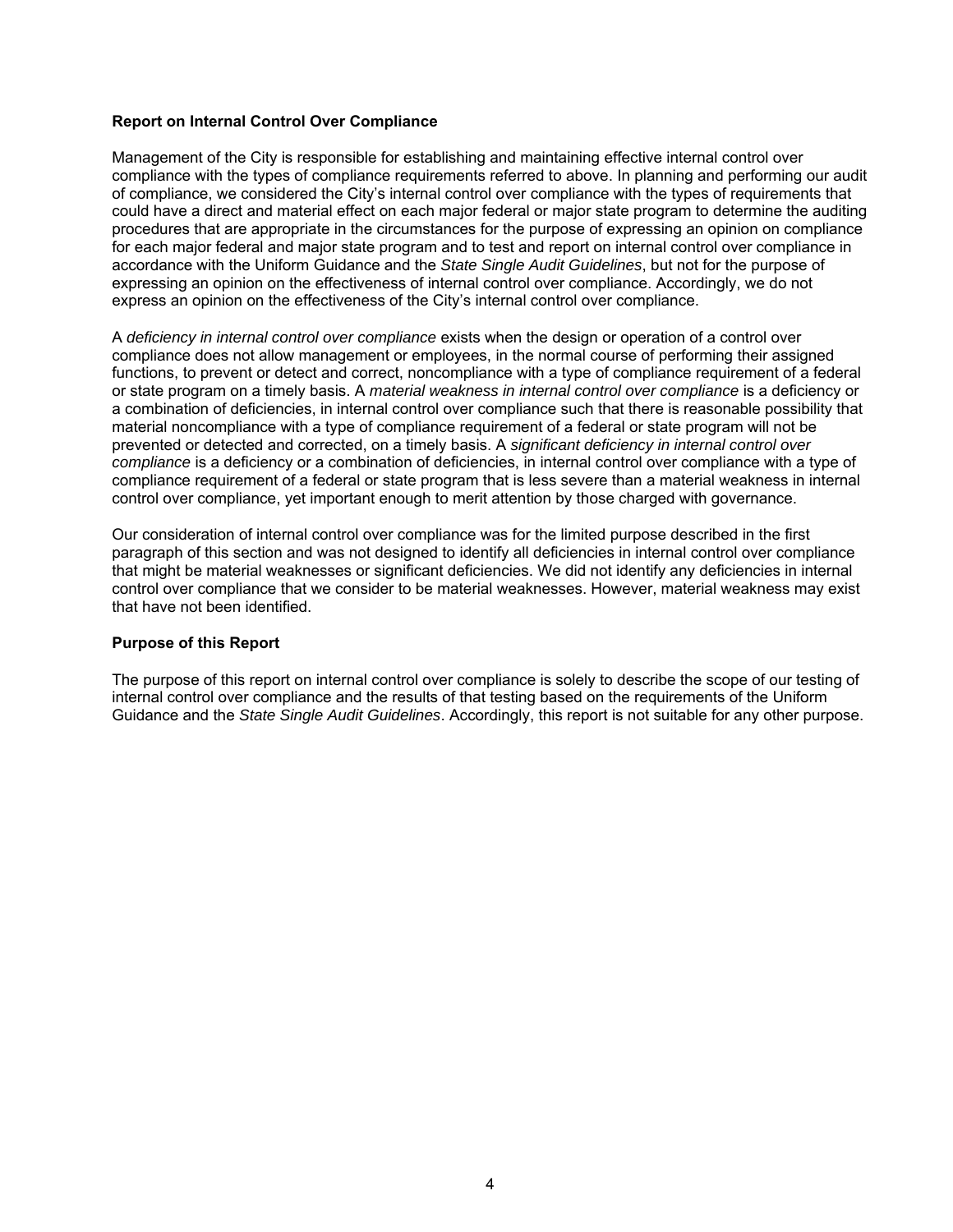#### **Report on Schedules of Expenditures of Federal and State Awards Required by the Uniform Guidance and the** *State Single Audit Guidelines*

We have audited the financial statements of the governmental activities, the business-type activities, each major fund and the aggregate remaining fund information of the City of New Berlin, Wisconsin, as of and for the year ended December 31, 2020 and the related notes to the financial statements, which collectively comprise the City of Berlin's basic financial statements. We issued our report thereon dated July 7, 2021, which contained unmodified opinions on those financial statements. Our audit was conducted for the purpose of forming opinions on the financial statements that collectively comprise the basic financial statements. The accompanying schedules of expenditures of federal and state awards are presented for purposes of additional analysis as required by the Uniform Guidance and the *State Single Audit Guidelines* and are not a required part of the basic financial statements. Such information is the responsibility of management and was derived from and relates directly to the underlying accounting and other records used to prepare the basic financial statements. The information has been subjected to the auditing procedures applied in the audit of the financial statements and certain additional procedures, including comparing and reconciling such information directly to the underlying accounting and other records used to prepare the basic financial statements or to the basic financial statements themselves and other additional procedures in accordance with auditing standards generally accepted in the United States of America. In our opinion, the schedules of expenditures of federal and state awards are fairly stated in all material respects in relation to the basic financial statements as a whole.

Baker Tilly US, LLP

Milwaukee, Wisconsin January 17, 2022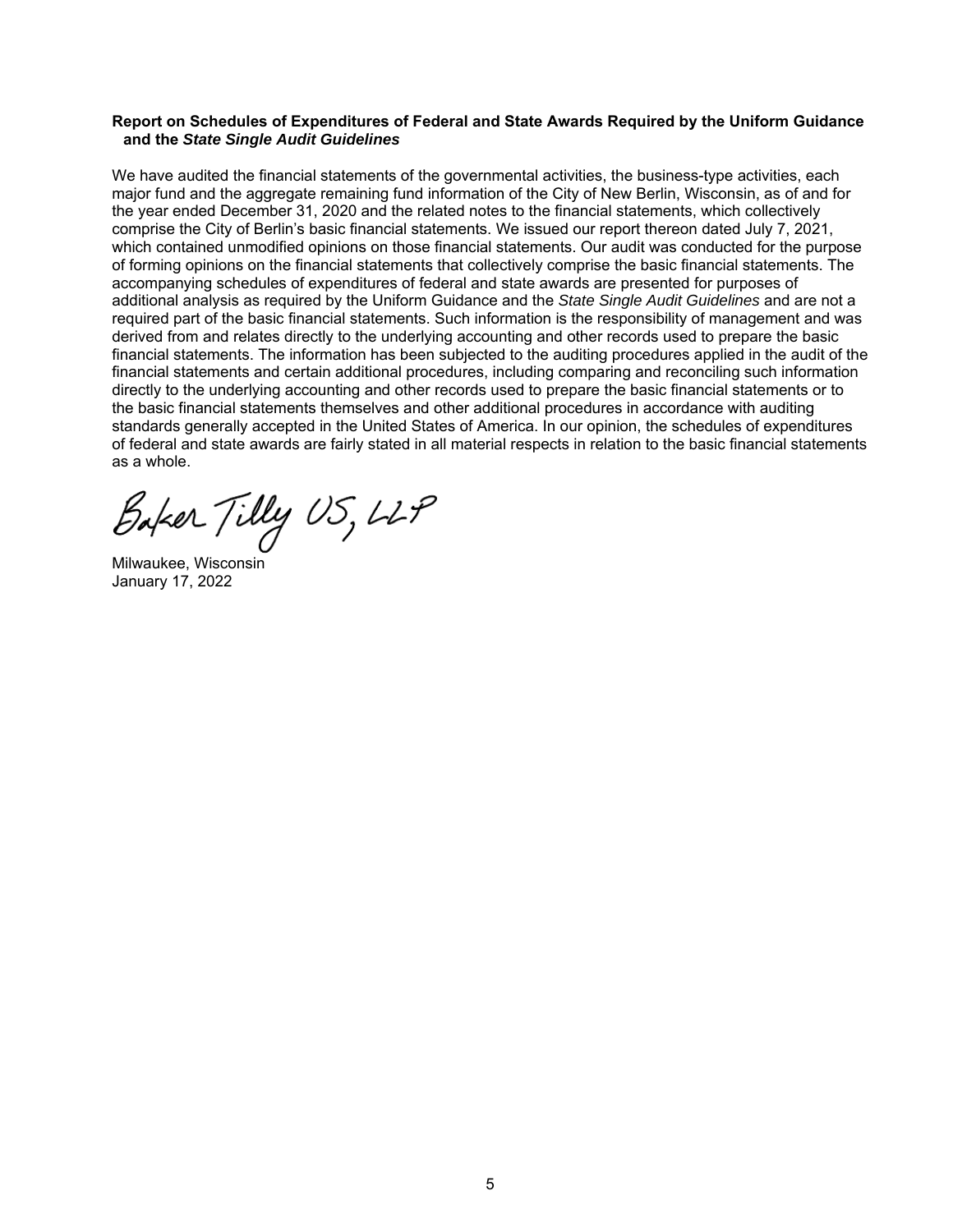Schedule of Expenditures of Federal Awards Year Ended December 31, 2020

| Grantor Agency /<br><b>Program Title</b>                                                           |            | Passed<br><b>Through</b> | Passed-<br><b>Through</b> | Award            |                 | <b>Expenditures</b> |              | <b>Payments to</b><br><b>Subrecipients</b> |
|----------------------------------------------------------------------------------------------------|------------|--------------------------|---------------------------|------------------|-----------------|---------------------|--------------|--------------------------------------------|
|                                                                                                    |            | Agency                   | <b>Agency Identifier</b>  | Amount           | Grantor         | Local               | <b>Total</b> |                                            |
| <b>Federal Programs</b>                                                                            |            |                          |                           |                  |                 |                     |              |                                            |
| <b>U.S. Department of Justice</b><br>2020 Bulletproof Vest Partnership Program                     | 16.607     | N/A                      | N/A                       | $2.200$ \$<br>\$ | 2.200           | 17,264 \$<br>\$     | 19,464 \$    |                                            |
| Equitable Sharing                                                                                  | 16.922     | N/A                      | N/A                       | 1,586            | 1,586           | 74,907              | 76,493       |                                            |
| Total U.S. Department of Justice                                                                   |            |                          |                           |                  | 3,786           | 92,171              | 95,957       |                                            |
| U.S. Department of Transportation                                                                  |            |                          |                           |                  |                 |                     |              |                                            |
| <b>Highway Safety Cluster</b><br>State and Community Highway Safety                                | 20.600     | WI DOT                   | Unavailable               | 3,980            | 3,980           |                     | 3,980        |                                            |
| U.S. Department of the Treasury<br>COVID-19 Coronavirus Relief Fund                                |            |                          |                           |                  |                 |                     |              |                                            |
| COVID-19 Routes to Recovery                                                                        |            | 21.019 WI DOA            | Unavailable               | 722,315          | 722,315         |                     | 722,315      |                                            |
| <b>U.S. Environmental Protection Agency</b><br>Drinking Water State Revolving Fund Cluster         |            |                          |                           |                  |                 |                     |              |                                            |
| Capitalization Grants for Drinking Water State Revolving Funds                                     |            | 66.468 WI DNR            | 4859-08                   | 1,106,584        | 1,106,584       |                     | 1,106,584    |                                            |
| Total Drinking Water State Revolving Fund Cluster                                                  |            |                          |                           |                  | 1,106,584       |                     | 1,106,584    |                                            |
| <b>U.S. Election Assistance Commission</b><br>COVID-19 2018 HAVA Election Security Grant           | 90.404 WEC |                          | Unavailable               | 30,680           | 30,680          | 30,980              | 61,660       |                                            |
| <b>U.S Department of Homeland Security</b><br>Assistance to Firefighters Grant - EMW-2019-FG-06890 | 97.044 N/A |                          | N/A                       | 240,845          | 240,845         | 24,085              | 264,930      |                                            |
|                                                                                                    |            |                          |                           |                  |                 |                     |              |                                            |
| Total federal programs                                                                             |            |                          |                           |                  | 2,108,190<br>\$ | 147,236<br>- \$     | \$2,255,426  | \$                                         |

*See notes to schedules of expenditures of federal and state awards*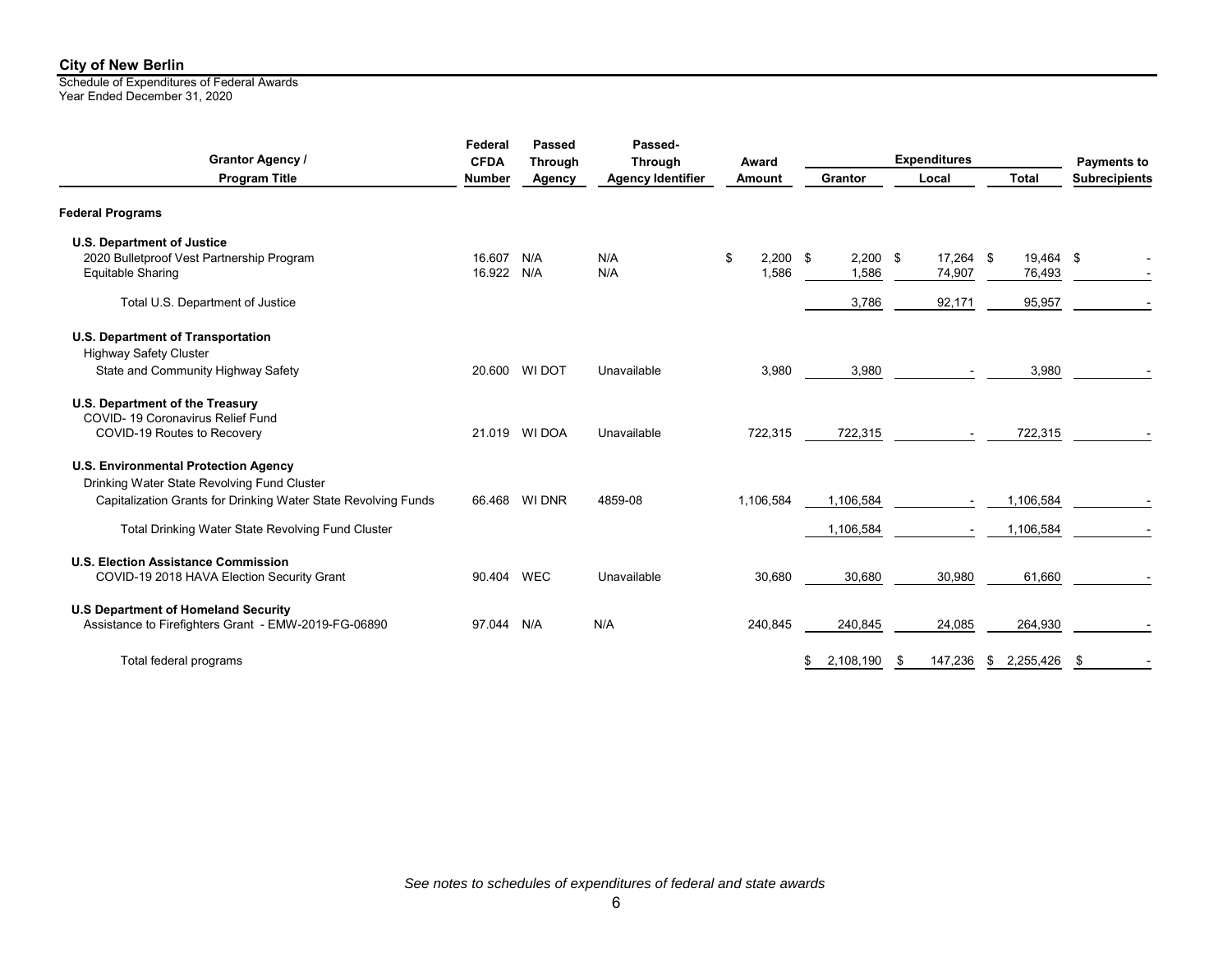Schedule of Expenditures of State Awards Year Ended December 31, 2020

| <b>Grantor Agency /</b>                | State <b>ID</b> | Award<br>Amount |        | <b>Expenditures</b> |        |       |           |                     |           | <b>Payments to</b>   |  |
|----------------------------------------|-----------------|-----------------|--------|---------------------|--------|-------|-----------|---------------------|-----------|----------------------|--|
| <b>Program Title</b>                   | Number          |                 |        | Grantor             |        | Local |           | <b>Expenditures</b> |           | <b>Subrecipients</b> |  |
| <b>State Program</b>                   |                 |                 |        |                     |        |       |           |                     |           |                      |  |
| <b>Wisconsin Department of Justice</b> |                 |                 |        |                     |        |       |           |                     |           |                      |  |
| Law Enforcement Training, Local        | 455.202         |                 | 10,240 |                     | 10,240 | -96   | 13,892 \$ |                     | 24,132 \$ |                      |  |
| Total state programs                   |                 |                 |        |                     | 10,240 |       | 13,892    |                     | 24,132    |                      |  |

*See notes to schedules of expenditures of federal and state awards*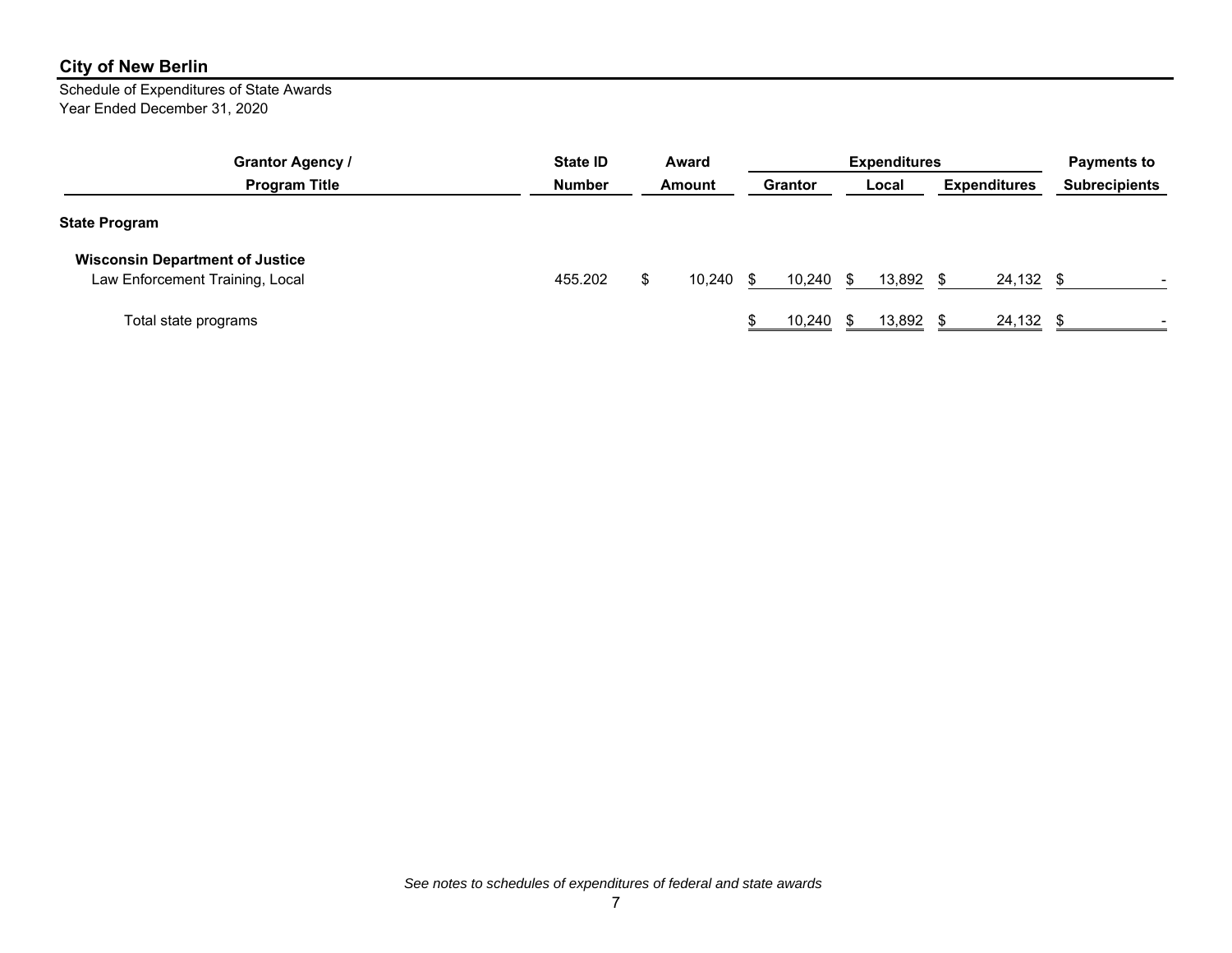Notes to Schedules of Expenditures of Federal and State Awards December 31, 2020

### **1. Basis of Presentation**

The accompanying schedules of expenditures of federal and state awards (the Schedules) includes the federal and state grant activity of the City of New Berlin under programs of the federal and state government for the year ended December 31, 2020. The information in these Schedules is presented in accordance with the requirements of Title 2 U.S. Code of Federal Regulations Part 200, Uniform Administrative Requirements, Cost Principles and Audit Requirements for Federal Awards (Uniform Guidance) and the *State Single Audit Guidelines*. Because the Schedules present only a selected portion of the operations of the City of New Berlin, they are not intended to and do not present the financial position, changes in net position or cash flows of the City of New Berlin.

### **2. Summary of Significant Accounting Policies**

Expenditures reported on the Schedules are reported on the accrual or modified accrual basis of accounting. Such expenditures are recognized following the cost principles contained in the Uniform Guidance, wherein certain types of expenditures are not allowable or are limited as to reimbursement. Pass-through entity identifying numbers are presented where available.

The underlying accounting records for some grant programs are maintained on the modified accrual basis of accounting. Under the modified accrual basis, revenues are recorded when susceptible to accrual, i.e., both measurable and available. Available means collectible within the current period or soon enough thereafter to be used to pay liabilities of the current period. Expenditures are recorded when the liability is incurred. The accounting records for other grant programs are maintained on the accrual basis, i.e., when the revenue has been earned and the liability is incurred. Program income is reported as revenue in the year that it is received.

### **3. Indirect Cost Rate**

The City of New Berlin has not elected to use the 10 percent de minimis indirect cost rate of the Uniform Guidance.

### **4. Pass-Through Grantors**

Federal funds have been passed through the following grantors.

WI DOT – Wisconsin Department of Transportation WI DNR – Wisconsin Department of Natural Resources WI DOA – Wisconsin Department of Administration WEC – Wisconsin Elections Commission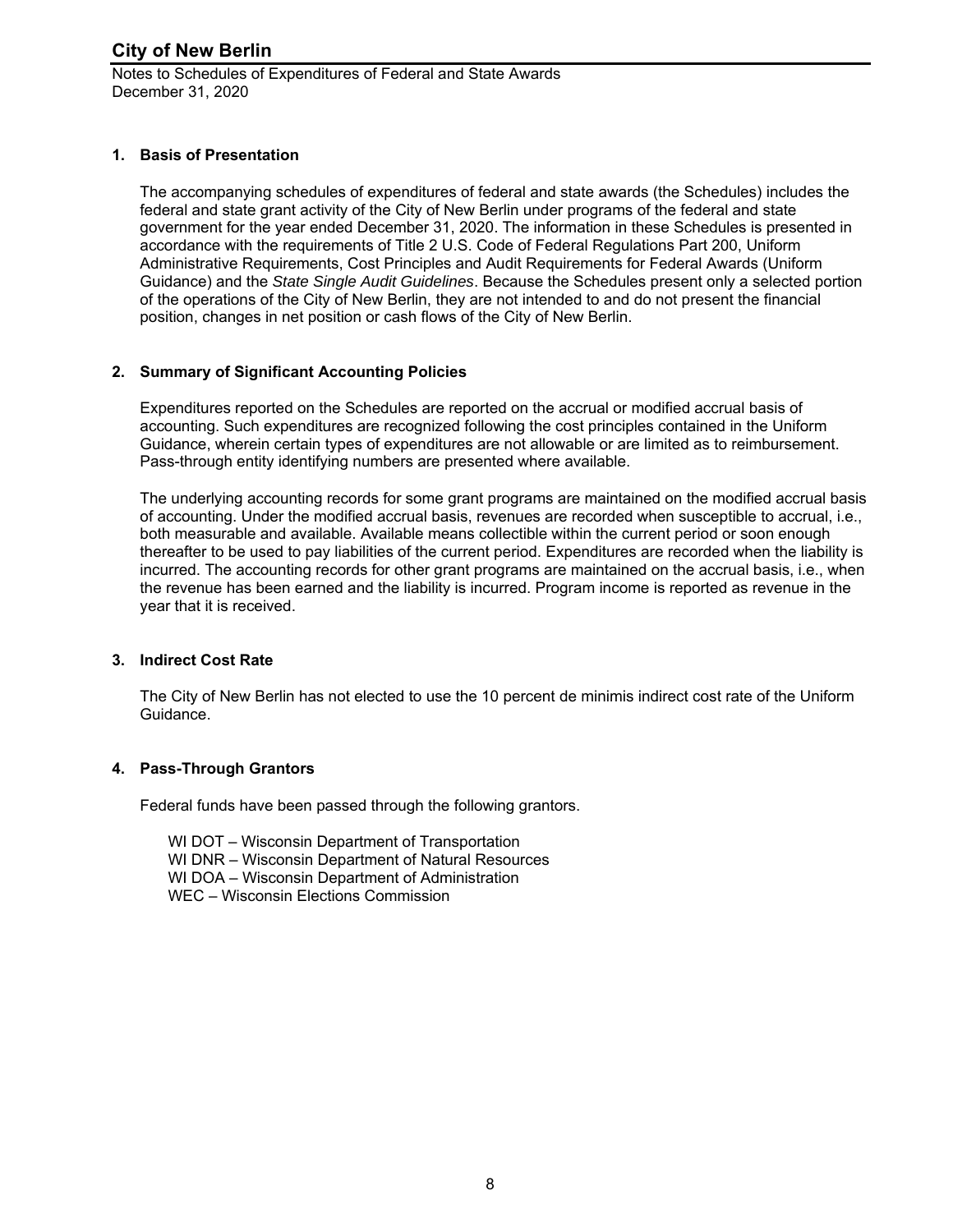Schedule of Findings and Questioned Costs Year Ended December 31, 2020

### **Section I – Summary of Auditors' Results**

### **Financial Statements**

| Type of report the auditor issued on whether the<br>financial statements audited were prepared in<br>accordance with GAAP:                                                       | Unmodified                                  |                               |
|----------------------------------------------------------------------------------------------------------------------------------------------------------------------------------|---------------------------------------------|-------------------------------|
| Internal control over financial reporting:                                                                                                                                       |                                             |                               |
| Material weakness (es) identified?<br>Significant deficiency (ies) identified?                                                                                                   | yes<br>ves                                  | X<br>no<br>X<br>none reported |
| Noncompliance material to financial statements noted?                                                                                                                            | yes                                         | X.<br>no                      |
| <b>Federal and State Awards</b>                                                                                                                                                  |                                             |                               |
| Internal control over major programs:                                                                                                                                            | <b>Federal Programs</b>                     | <b>State Programs</b>         |
| Material weakness(es) identified?                                                                                                                                                | X no<br>yes                                 | yes X no                      |
| Significant deficiencies identified that<br>are not considered to be material<br>weakness(es)?                                                                                   | none<br>X reported<br>yes                   | none<br>X reported<br>yes     |
| Type of auditor's report issued on compliance<br>for major programs:                                                                                                             | <b>Unmodified</b>                           | Unmodified                    |
| Any audit findings disclosed that are required<br>to be reported in accordance with section 2<br>CFR 200.516(a) of the Uniform Guidance or<br>the State Single Audit Guidelines? | yes<br>X.<br>no                             | х<br>yes<br>no                |
| Auditee qualified as low-risk auditee?                                                                                                                                           | yes<br>X.<br>no                             | yes<br>X.<br>no               |
| Dollar threshold used to distinguish between<br>type A and type B programs:                                                                                                      | \$750,000                                   | \$250,000                     |
| Identification of major federal programs:                                                                                                                                        |                                             |                               |
| <b>CFDA Number</b>                                                                                                                                                               | Name of Federal Program or Cluster          |                               |
| 66.468                                                                                                                                                                           | Drinking Water State Revolving Fund Cluster |                               |

Identification of major state programs:

| <b>State Number</b> | <b>Name of State Program</b> |
|---------------------|------------------------------|
| 455.202             | Law Enforcement Training     |